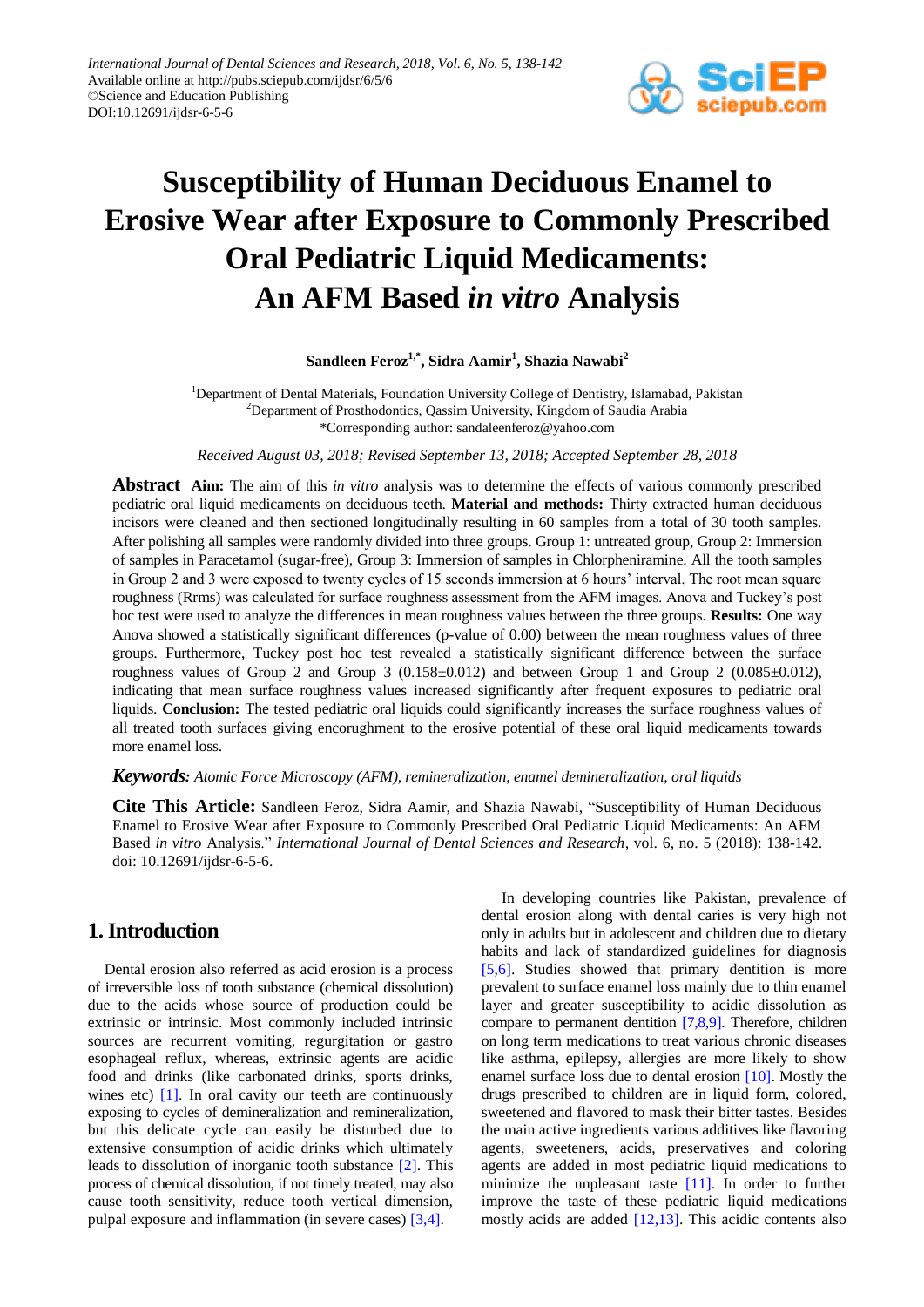serves as buffering agents and results in controlling the tonicity of the drug [\[12\].](#page-4-7)

However, due to the presence of acidic content and fermentable carbohydrate, the frequent use of these flavored pediatric medications showed cariogenic potential [\[14-20\].](#page-4-8) A study conducted in 2007 concluded that about half of 97 most commonly prescribed liquid pediatric medications have an endogenous pH level below 5.5 and thus are capable of causing loss of enamel surface layer [\[12\].](#page-4-7) Additionally, these acidic formulations when consumed by children at night could further aggravate the process of erosion and dental caries [\[21\].](#page-4-9)

Recently many pharmaceutical companies have introduce sugar-free pediatric liquid medications but this reduction of sugary contents results in the addition of weak acids, to enhance their palatability concerns and other properties, which might cause tooth surface loss due to acid erosion [\[19\].](#page-4-10) However, there is still dearth of information regarding the erosive potential of most commonly prescribed sugar containing and sugar-free pediatric medications.

The aim of this *in vitro* analysis is to evaluate the effects of most commonly prescribed pediatric medications on enamel surface by the aid of Atomic Force Microscope Nano indentation.

## **2. Methodology**

#### **2.1. Sample Preparation**

Thirty human deciduous incisors used in this *in – vitro* analysis were extracted from children 2-6 years old. The parents signed the written consent form that the extracted teeth could be used for the purpose of this experimental study. After removing the soft tissue debris by ultrasonic scalar further disinfection was done by immersion in sodium hypo chloride solution (5%) for one hour. The radicular portion of the tooth samples were separated from the coronal portion using slow speed cutting machine (Laizhou weiyi Co.Ltd Model DTQ-5) under running water. The labial portion of each incisor was further sliced longitudinally parallel to its long axis so that 60 tooth samples were obtained from 30 extracted primary incisors. The labial surfaces of enamel sections were polished using silica carbide paper ( grades 600-1200) and then fixed in position within the preform Teflon molds ( 10mm x 8mm x 2mm) by flow able composite resin.

#### **2.2. Oral Liquid Medicaments**

Most commonly prescribed pediatric drugs to relieve some respiratory symptoms were chosen to serve as a demineralizing bath to induce dental erosion, i.e., Paracetamol and Chlorpheniramine. Paracetamol (Glaxo SmithKline Pakistan Limited) is classified as mild analgesic to treat fever, headache and is also available in "sugar-free" composition. To relieve the allergic symptoms and common cold an anti-histamine such as Chlorpheniramine (Ferozsons Laboratories LTD) is mostly prescribe. Pediatric oral liquids from two different brands were selected to make a comparison. The Chlorpheniramine group (**Bronochol syrup**) contains sugar while the Paracetamol **(Panadol Syrup**) belongs to sugar free type. All these drugs were purchased from local pharmacies of Islamabad, Pakistan.

<span id="page-1-0"></span>

| <b>GROUPS</b>               | NO.OF<br><b>SAMPLES</b> | <b>PEDIATRIC</b><br><b>LIQUID</b><br><b>MEDICAMENTS</b> | <b>APPLICATION</b><br><b>FREQUENCY</b>                      |  |  |
|-----------------------------|-------------------------|---------------------------------------------------------|-------------------------------------------------------------|--|--|
|                             | 20                      | No treatment                                            |                                                             |  |  |
| $\mathcal{D}_{\mathcal{A}}$ | 20                      | Paracetamol                                             | 20 cycles of 15<br>seconds immersion at<br>6 hours interval |  |  |
| 3                           | 20                      | Chlorpheniramine                                        | 20 cycles of 15<br>seconds immersion at<br>6 hours interval |  |  |

#### **Table 1. All the primary tooth specimens were assigned to following three groups**

#### **2.3. Surface Roughness Assessment**

For surface roughness evaluation images were taken with Atomic Force Microscopy Auto Probe CP 100 equipped with piezoelectric scanner of tapping mode. At least ten different film areas were used for root mean square (Rrms) calculation with a resolution of 256 x 256 pixels.

#### **2.4. pH Measurement**

The pH of the testing liquid medicaments was measured at room temperature (20 C) by using Digital pH meter. All the primary tooth specimens were then assigned to the following three groups  $(n=10)$  as shown in [Table 1.](#page-1-0) The samples placed in Group 1 were not exposed to any treatment. However, to evaluate the erosive potential of medications enamel sections in Group 2 and 3 were subjected to twenty consecutive rounds of 15 seconds immersion in 10 ml of medicated liquids at 6 hour intervals at room temperature. Before and after exposure to different liquid medicaments all specimens were stored in a 100 ml deionizing water.

## **3. Statistical Analysis**

Data was analyzed by using SPSS 11.O software. The mean roughness values of different groups were compared by using ANOVA. To determine the differences among three groups Tuckey's post hoc test were then performed.

**Table 2. The pH of the tested pediatric liquid medicaments**

<span id="page-1-1"></span>

| <b>GROUPS</b> | Active Ingredient<br>Concentration | Manufacturer of<br>Drugs            | $pH (\pm SD)$<br>$n=5$ |
|---------------|------------------------------------|-------------------------------------|------------------------|
| Group 1       | Control                            | Deionised water                     | $7.09 \pm 0.01$        |
| Group 2       | Paracetamol                        | Glaxosmithkline<br>Pakistan Limited | $4.65 \pm 0.01$        |
| Group 3       | Chlorpheniramine                   | Ferozsons<br>Laboratories LTD       | $2.42+0.01$            |

**Table 3. Mean Surface Roughness Values of the experimental groups**

<span id="page-1-2"></span>

| Groups  | <b>Pediatric medicament Used</b> | <b>Rrms</b>       |
|---------|----------------------------------|-------------------|
| Group 1 | Control (No Treatment)           | $0.058 \pm 0.016$ |
| Group 2 | Paracetamol                      | $0.144 \pm 0.018$ |
| Group 3 | Chlorpheniramine                 | $0.301 \pm 0.054$ |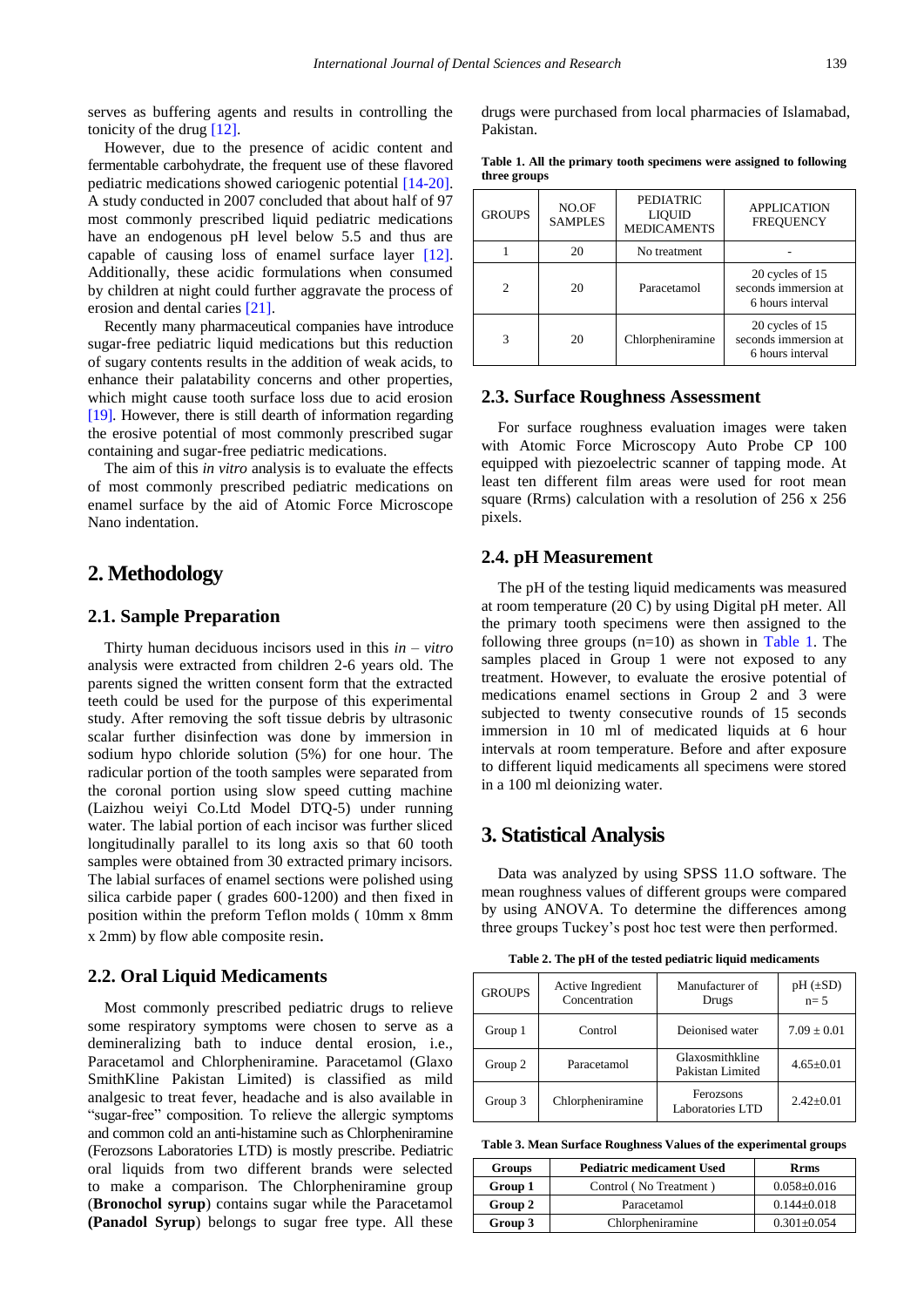<span id="page-2-0"></span>



<span id="page-2-1"></span>



<span id="page-2-2"></span>

Figure 3. GROUP 3 (Chlorpheramine)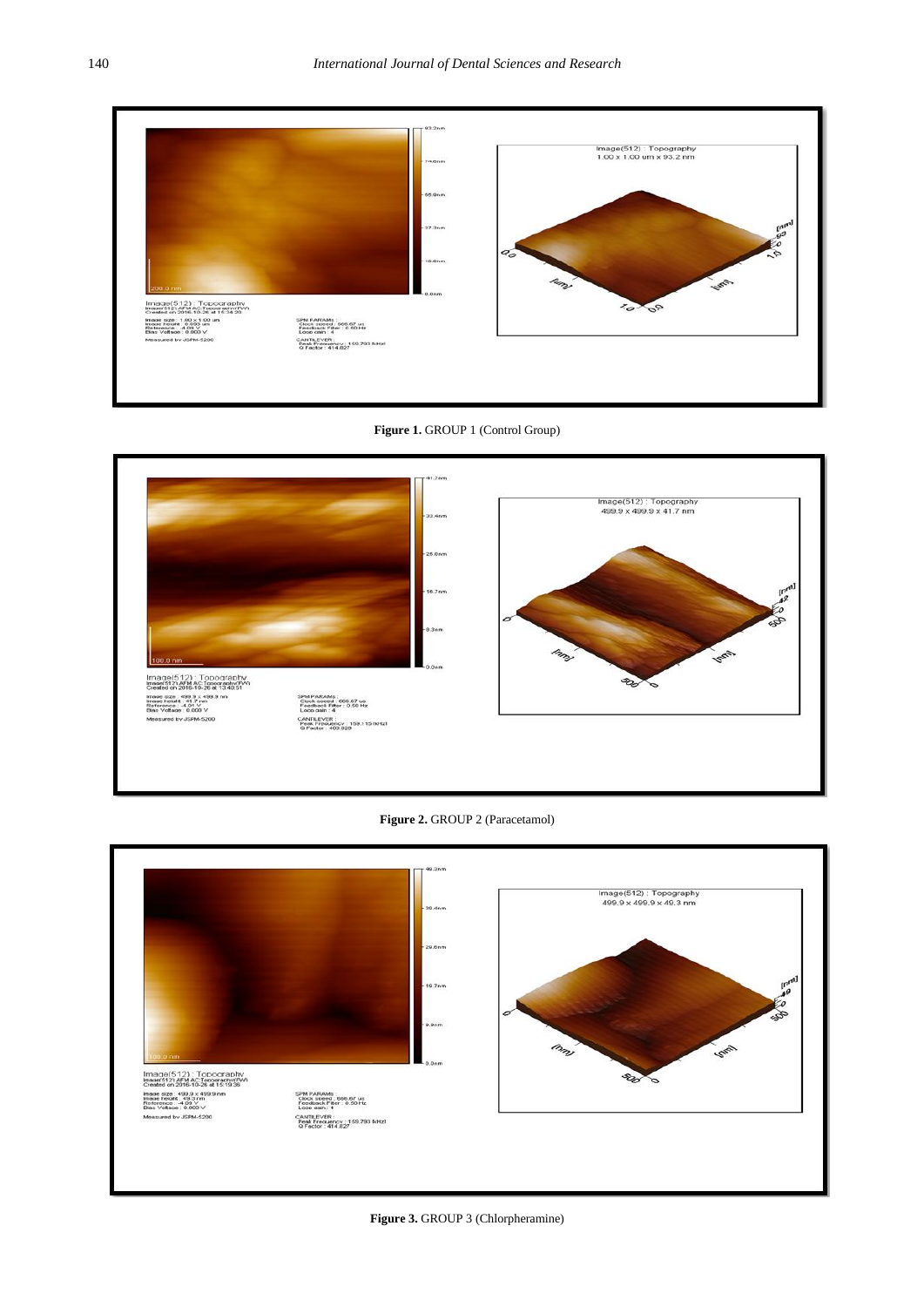

**Figure 4.** The mean surface roughness values of Group 1, Group 2 and Group 3

## **4. Results**

#### **4.1. pH Values**

The pH value of all three groups have been shown in the [Table 2.](#page-1-1) The values indicate that all the pediatric oral medicaments exhibited an acidic pH.

#### **4.2. Mean Surface Roughness Values**

The mean surface roughness values have been shown in [Table 3.](#page-1-2) One way Anova showed a statistically significant differences (p-value of 0.00) between the mean roughness values of three groups. Furthermore, Tuckey post hoc test revealed a statistically significant difference between the surface roughness values of Group 2 and Group 3  $(0.158\pm0.012)$  and between Group 1 and Group 2  $(0.085 \pm 0.012)$ , indicating that mean surface roughness values increased significantly after frequent exposures to pediatric oral liquids.

[Figure 1](#page-2-0) shows untreated tooth samples (Group 1). [Figure 2](#page-2-1) and [Figure 3](#page-2-2) reveals enamel surfaces after exposure to two different oral medicaments (Group 2 & 3)

## **5. Discussion**

The erosive effects of medicated paediatric oral liquids using AFM has not been addressed in literature till now. The bleaching effects of various agents were first studied with the aid of AFM by Hegedus et al who compared the results obtained from SEM with those of AFM [\[22\].](#page-4-11) AFM is an important modern tool to study the effects of various paediatric liquid medicaments on enamel surfaces as it provides high resolution images. The topographic features of polished tooth surfaces were observed by using tapping mode AFM (TM AFM) and net differences in the mean surface roughness values between exposed and un exposed enamel surfaces were calculated. Thus AFM based nano indentation helps to accurately identify the remineralized and demineralized tooth surfaces [\[1\].](#page-4-0)

The erosive effects of two different, most commonly prescribed, paediatric liquid medicaments were studied and then compared with untreated tooth surfaces. The results suggested a statistically significant difference with  $a$  p – value of 0.00 indicating the demineralizing effect of these drugs on tooth surface. Enamel subsurface, more frequently seen on the deciduous teeth surfaces, is less mineralized than enamel surface. In order to minimize the natural enamel surface variations between different teeth, which respond in a different manner to acidic dissolution. polished tooth specimens were used [\[23\].](#page-4-12) However, these polished enamel surfaces exhibit more dissolution of surface layer as compared to natural tooth surfaces in the oral cavity. In this *in vitro* analysis, two most commonly used liquid formulations were used. These pediatric medicaments contained many other constituents besides the active ingredient such as flavouring agent, sweeteners, bulk materials, preservatives and coloring agents etc. Acidic content of these liquid medicaments not only improved palatability but also helped to maintain chemical stability, tonicity and physiological compatibility. Most commonly added acid in these formulations was citric acid. According to studies frequent exposure to citric acid has been linked directly to tooth erosion due to its ability cause acidic dissolution of hydroxyapatite crystals. Similarly, lactic acid at low pH conditions proven to be more erosive than citric and maleic acid.

The deciduous tooth surfaces of Group B & C were exposed to 20 cycles of 15 seconds immersion in their respective drugs. The enamel sections in group B were exposed to sugar free composition of Paracetamol (pH 4.6) exhibit lower values of mean surface roughness values  $(0.144 \pm 0.018)$  as compared to mean surface roughness (Rrms) values of tooth samples in Group C  $(0.301 \pm 0.054)$ .

Mean surface roughness assessment of enamel surfaces revealed that both sugar containing and sugar-free liquid medications have erosive potential. However, more extensive clinical studies are required in this regard to minimize the risk of erosion during frequent consumption of these liquid formulations by children.